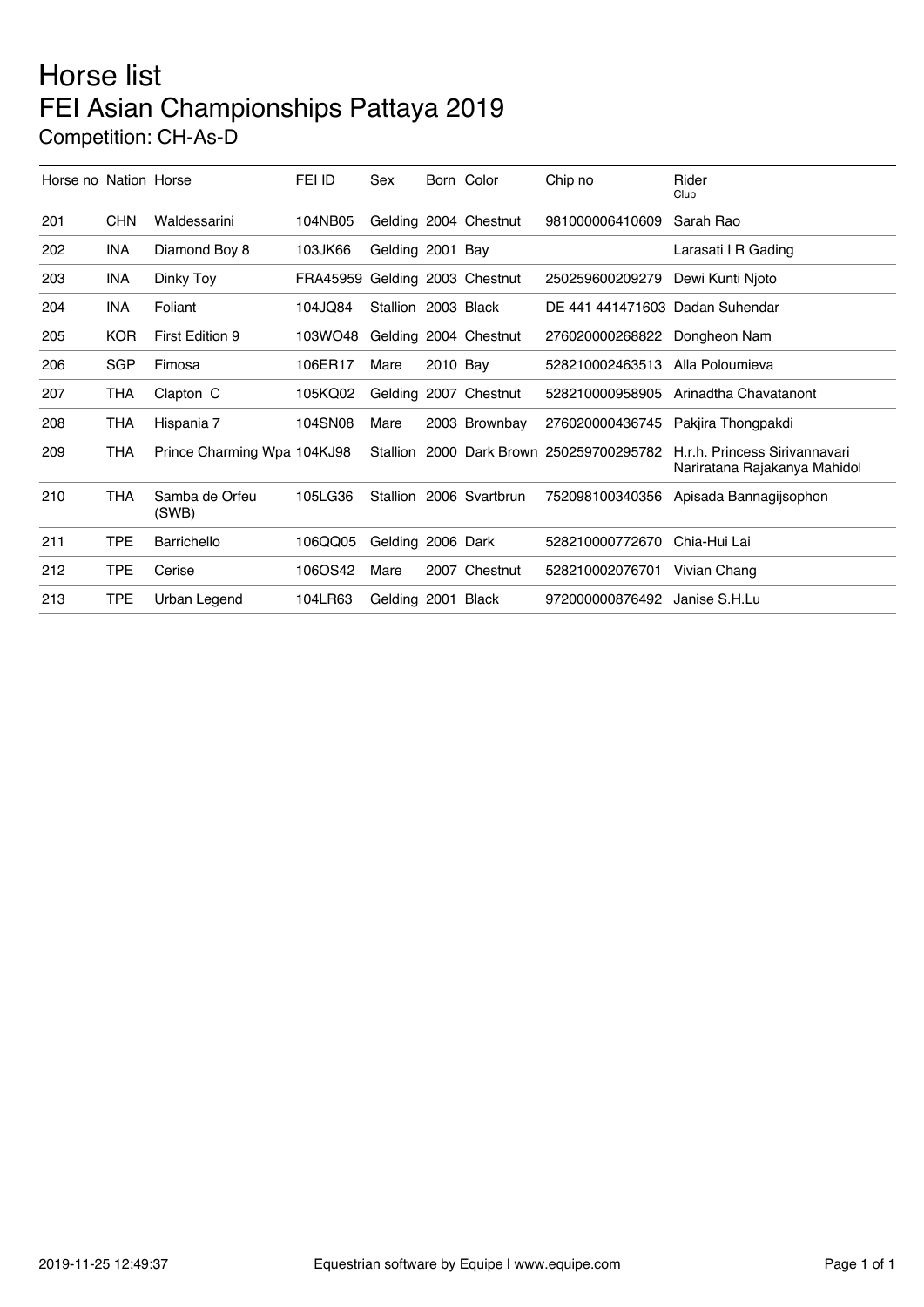## Horse list FEI Asian Championships Pattaya 2019 Competition: CH-Asian-CCI2\*-L

| Horse no Nation Horse |            |                           | FEI ID                     | Sex      |          | Born Color | Chip no                                                          | Rider<br>Club                                                        |
|-----------------------|------------|---------------------------|----------------------------|----------|----------|------------|------------------------------------------------------------------|----------------------------------------------------------------------|
| 301                   | <b>HKG</b> | All Or Nothing            | 104YF41                    | Stallion | 2009 Bay |            | 900008800469526 Yu Xuan Su                                       |                                                                      |
| 302                   | <b>HKG</b> | Jockey Club Charlene Old  | 104XX92 Mare               |          | 2009 Bay |            | 27602000045892                                                   | Thomas Heffernan Ho                                                  |
| 303                   | HKG.       | Jockey Club Weronique     | 104YH67 Mare               |          | 2005 Bay |            | x                                                                | Patrick Lam                                                          |
| 304                   | <b>HKG</b> | Lost In Translation       | 104MH52 Gelding 2007 Grey  |          |          |            | 372141404819111 Annie Ho                                         |                                                                      |
| 305                   | IRI        | Sawang                    | 105LG38 Stallion 2010 Bay  |          |          |            | 933076400510610 Toufan Torabi                                    |                                                                      |
| 306                   | THA        | Aph Sparky                | 104SR62 Gelding 2007 Bay   |          |          |            |                                                                  | 985170002892142 Supap Khaw - Ngam                                    |
| 307                   | <b>THA</b> | Luminous                  | 104ZO19 Stallion 2007 Grev |          |          |            |                                                                  | 953010000526175 Weerapat Pitakanonda                                 |
| 308                   | THA        | Ridano Elmy               |                            |          |          |            | 103MF64 Stallion 2005 Bay (Bai) 250259700128962 Korntawat Samran |                                                                      |
| 309                   | THA        | Snowrunner                | 105JX73                    |          |          |            | Gelding 2007 Chestnut 985121004915894 Preecha Khunjan            |                                                                      |
| 310                   | THA        | <b>Tzar Of Her Dreams</b> |                            |          |          |            |                                                                  | 104CM73 Gelding 2007 Bay (Bai) 250259600312911 Arinadtha Chavatanont |